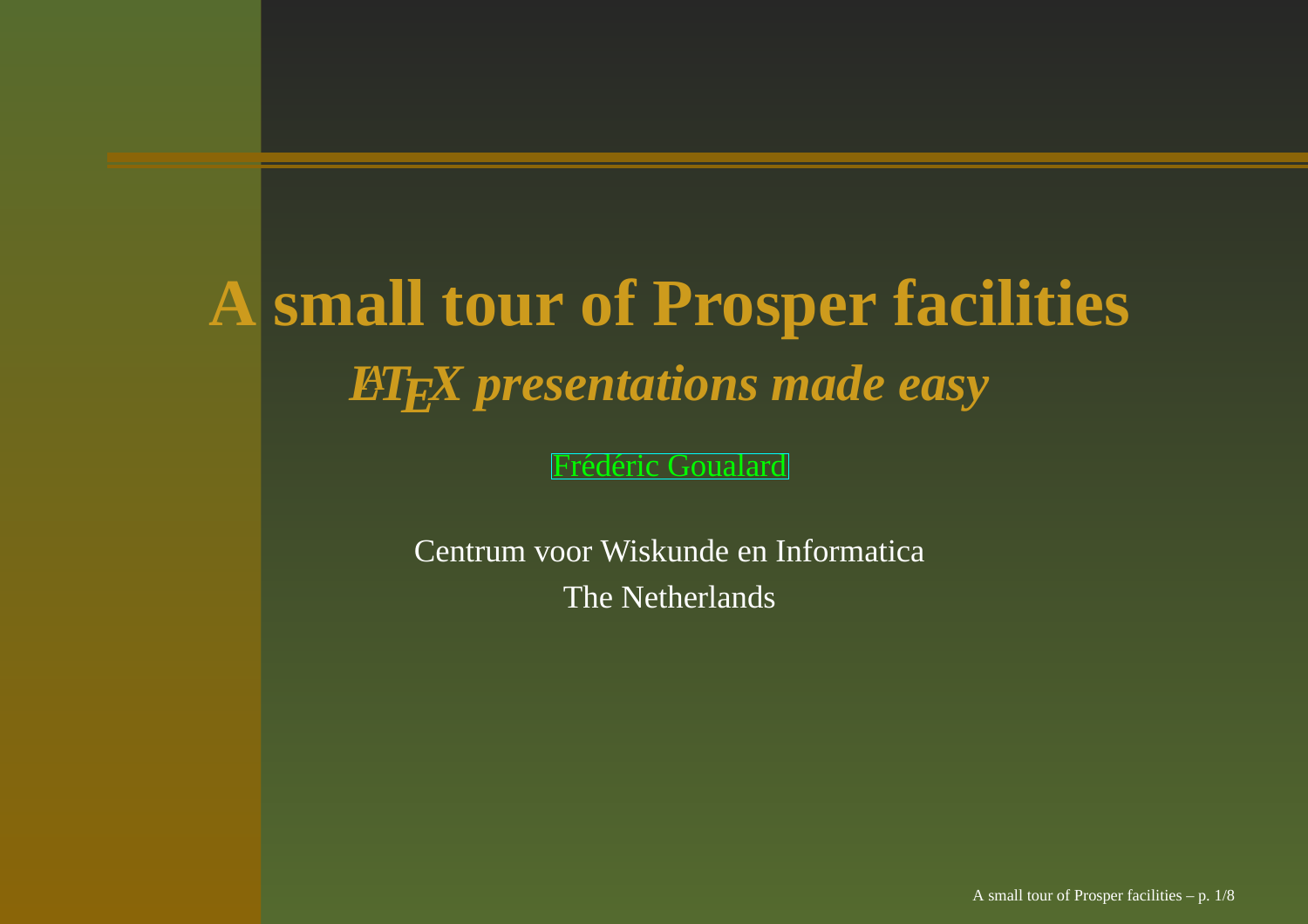# **Introduction**

- If you click on my name in the previous page, you should be directed to the Prosper homepage, provided your Acrobat Reader has been properly configured.
- Press on CTRL-L to go to/leave full screen view.
- <span id="page-1-0"></span>Curious? Want to go directly to the last page? Push [he](#page-18-0)re.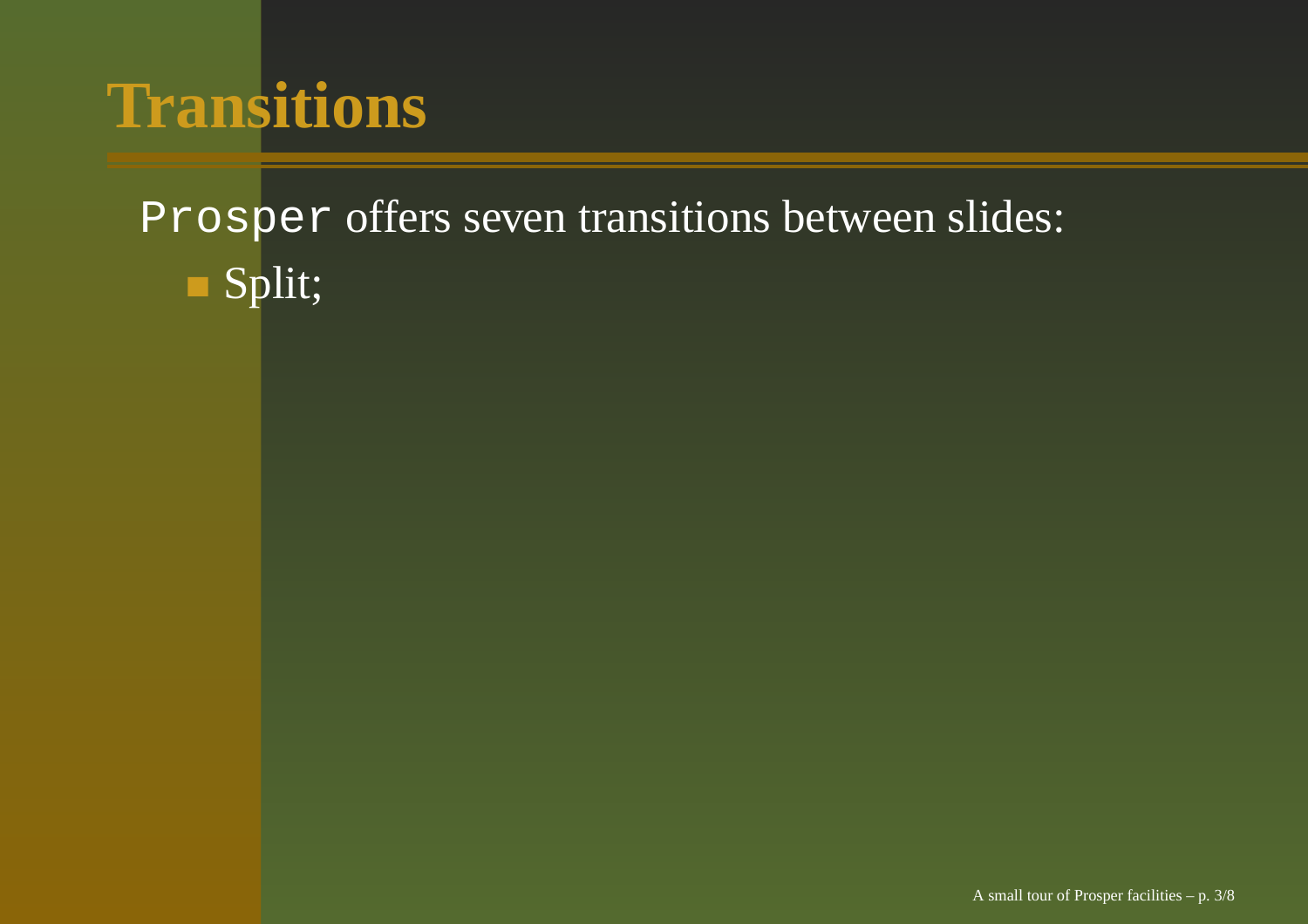- Split;
- **Blinds**;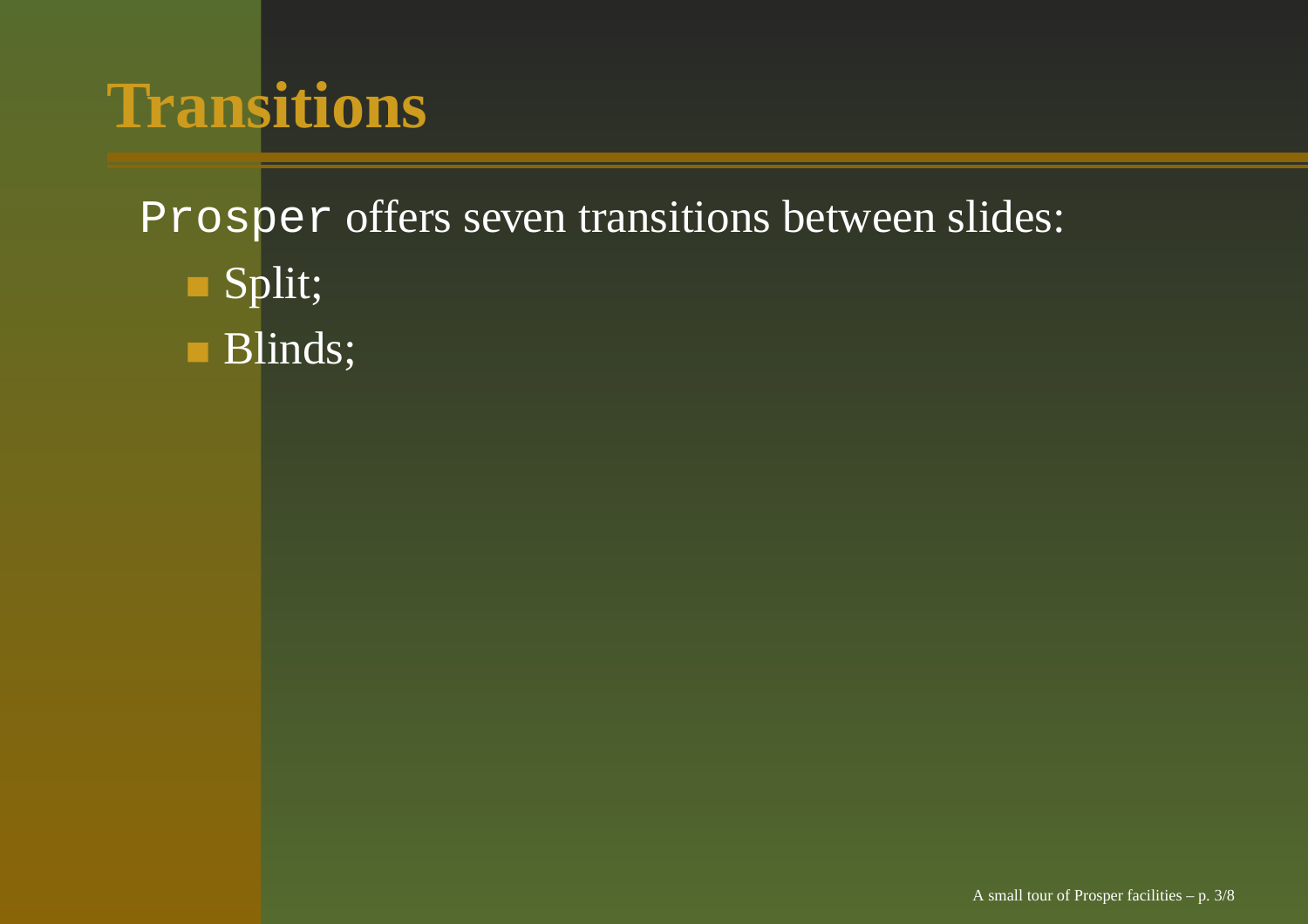- Split;
- **Blinds**;
- **Box**;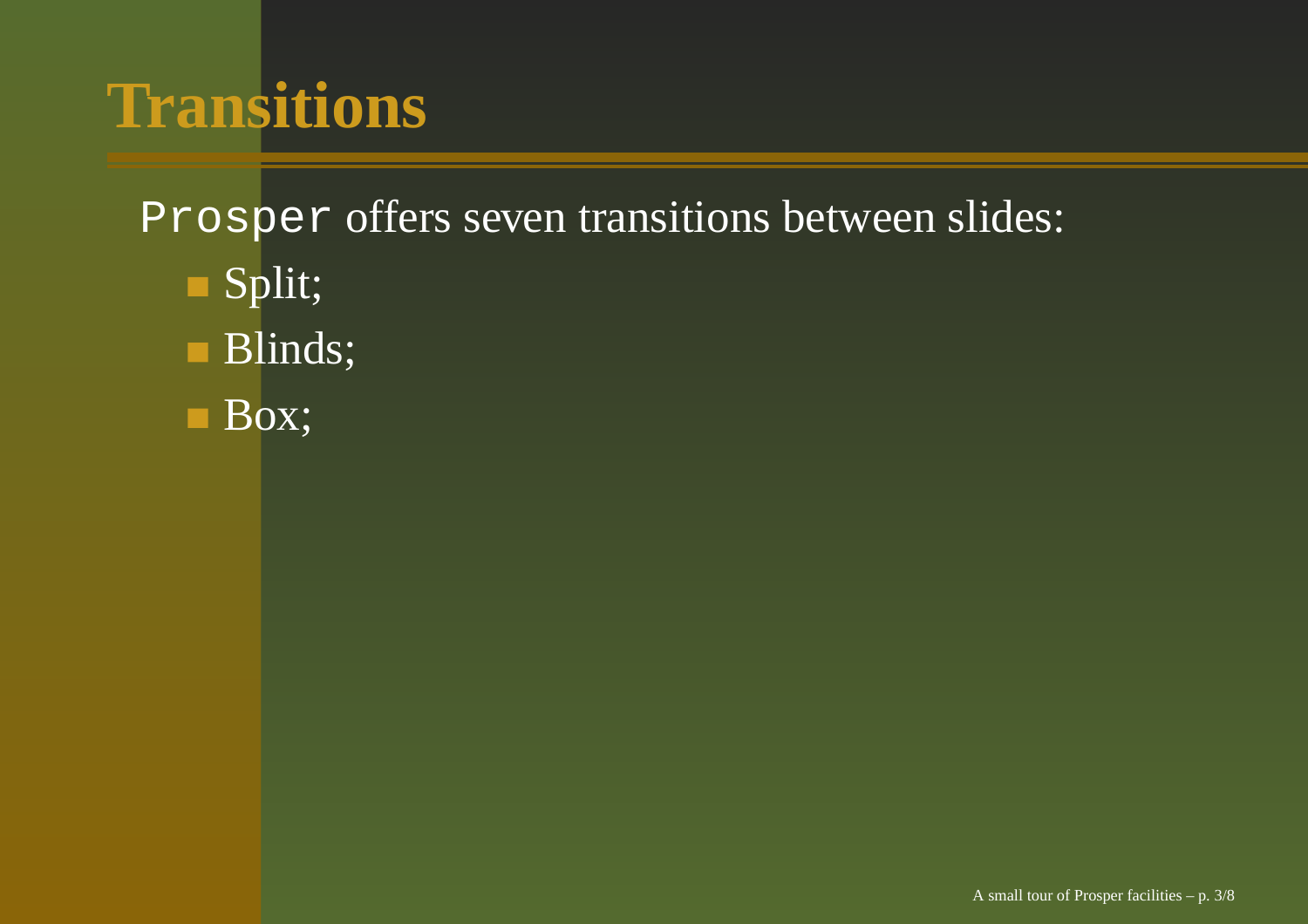- Split;
- **Blinds**;
- **Box**;
- Wipe;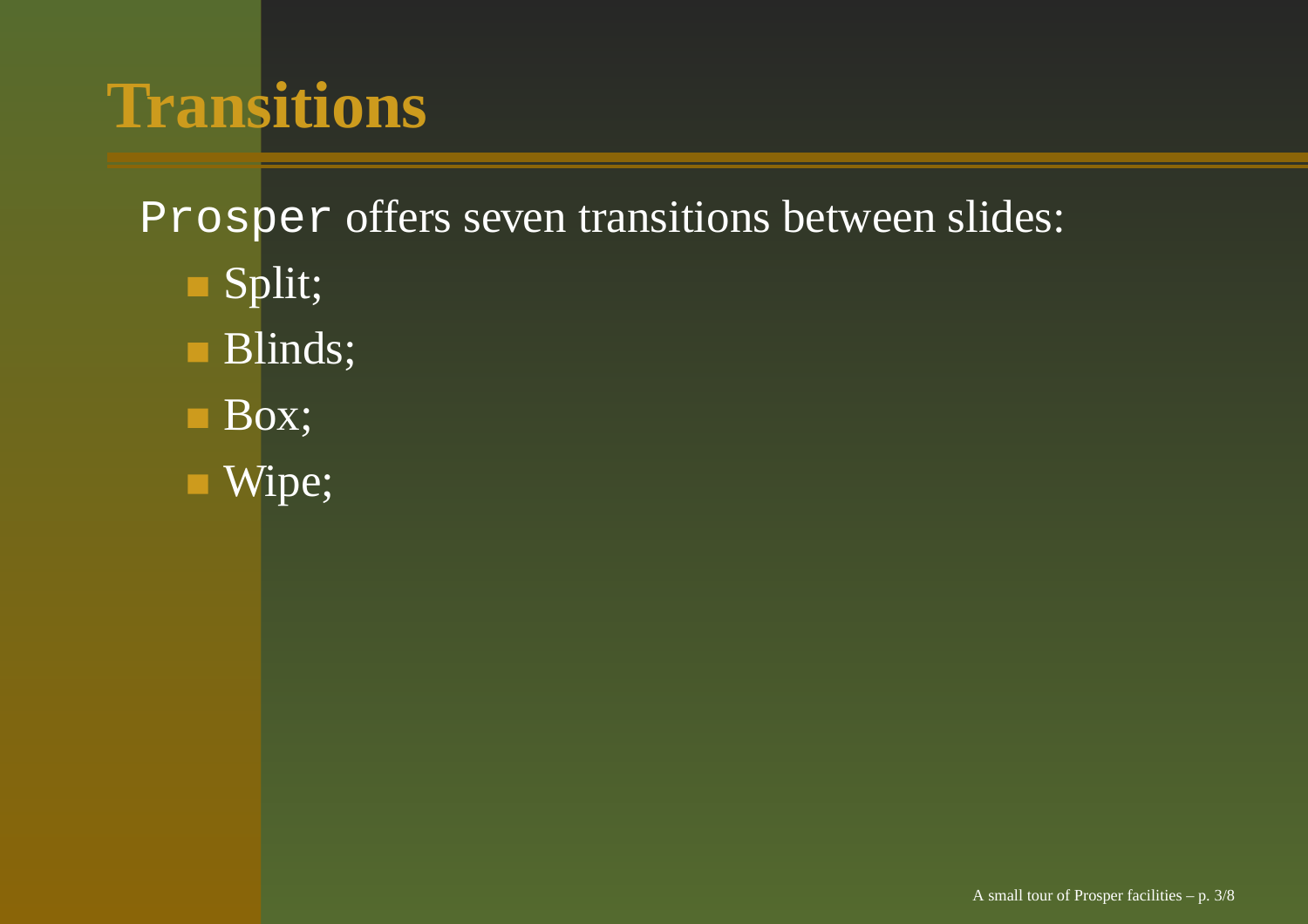- Split;
- **Blinds**;
- **Box**;
- Wipe;
- Dissolve;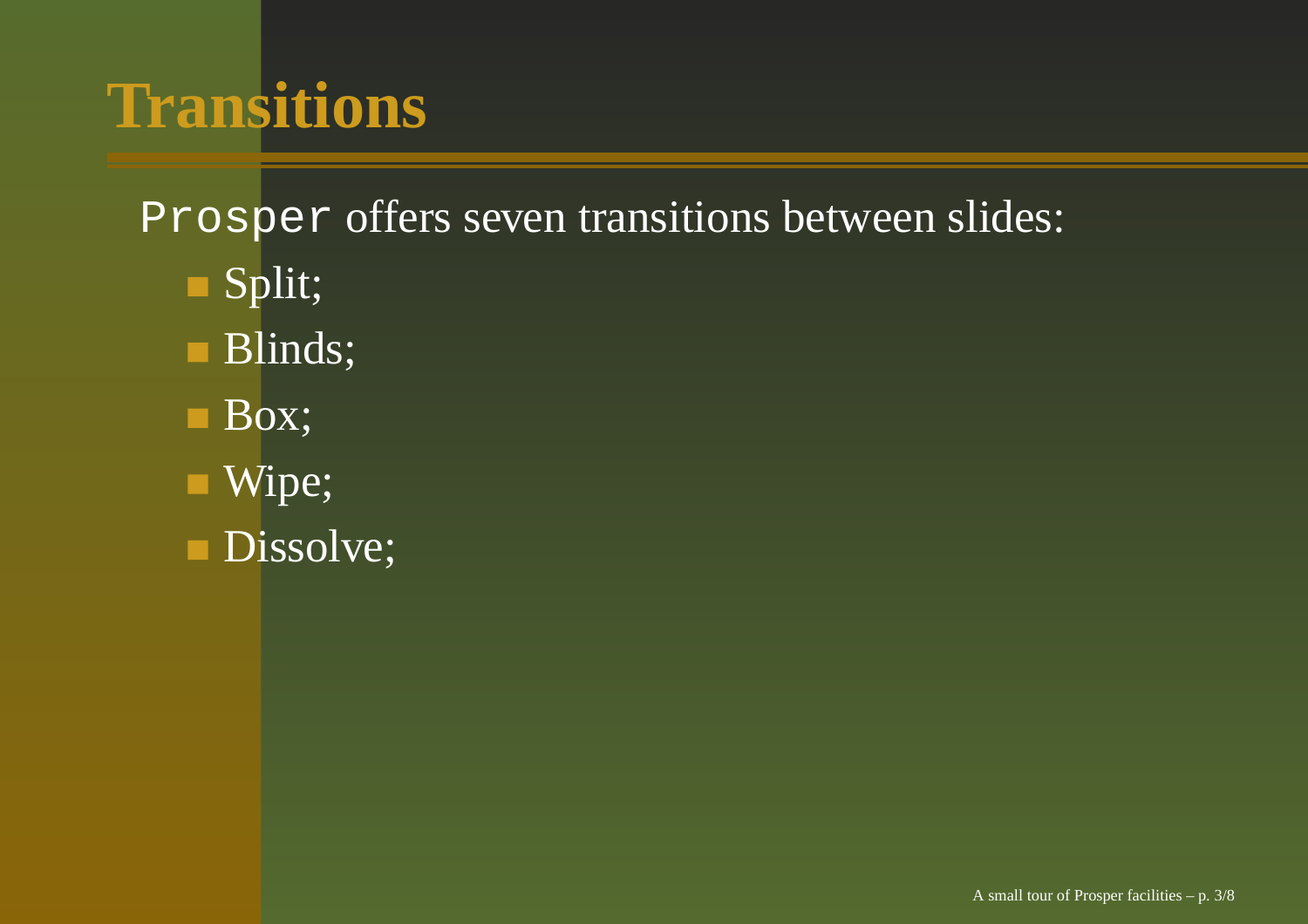- Split;
- **Blinds**;
- **Box**;
- Wipe;
- Dissolve;
- Glitter;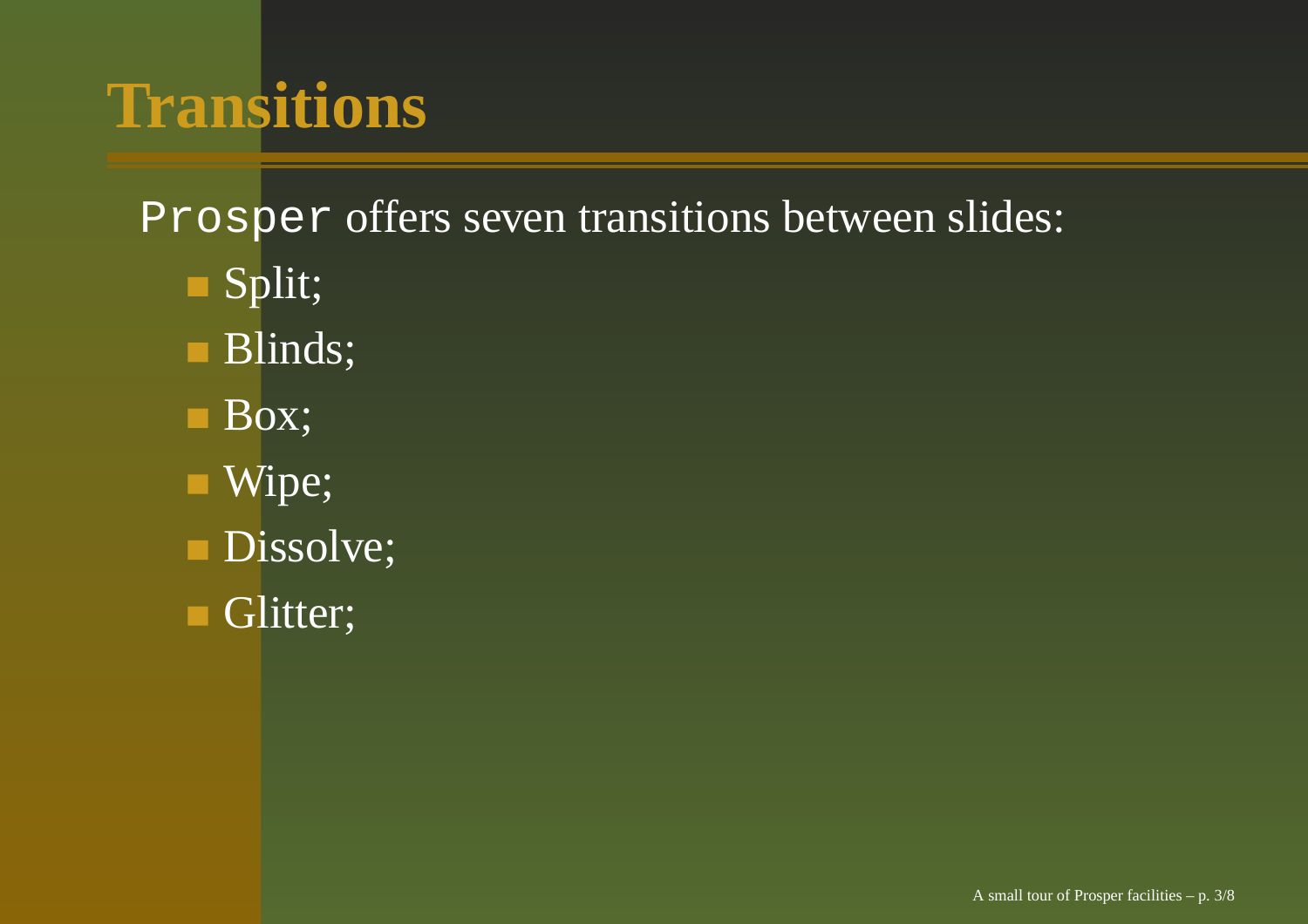- Split;
- Blinds;
- **Box**;
- Wipe;
- Dissolve;
- Glitter;
- Replace.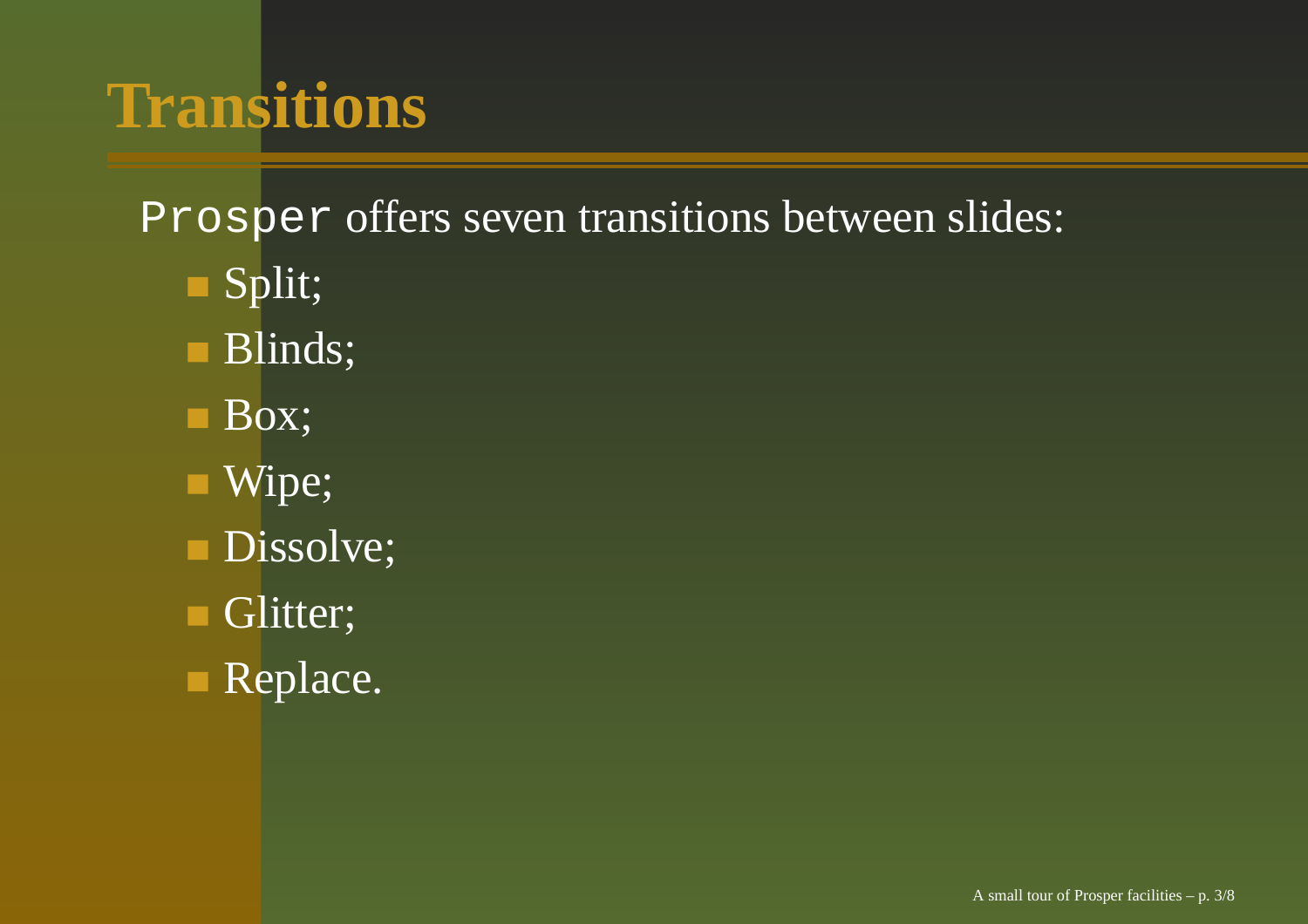

#### A small diagram with some few lines of  $\rm \mathbb{F}EX.$

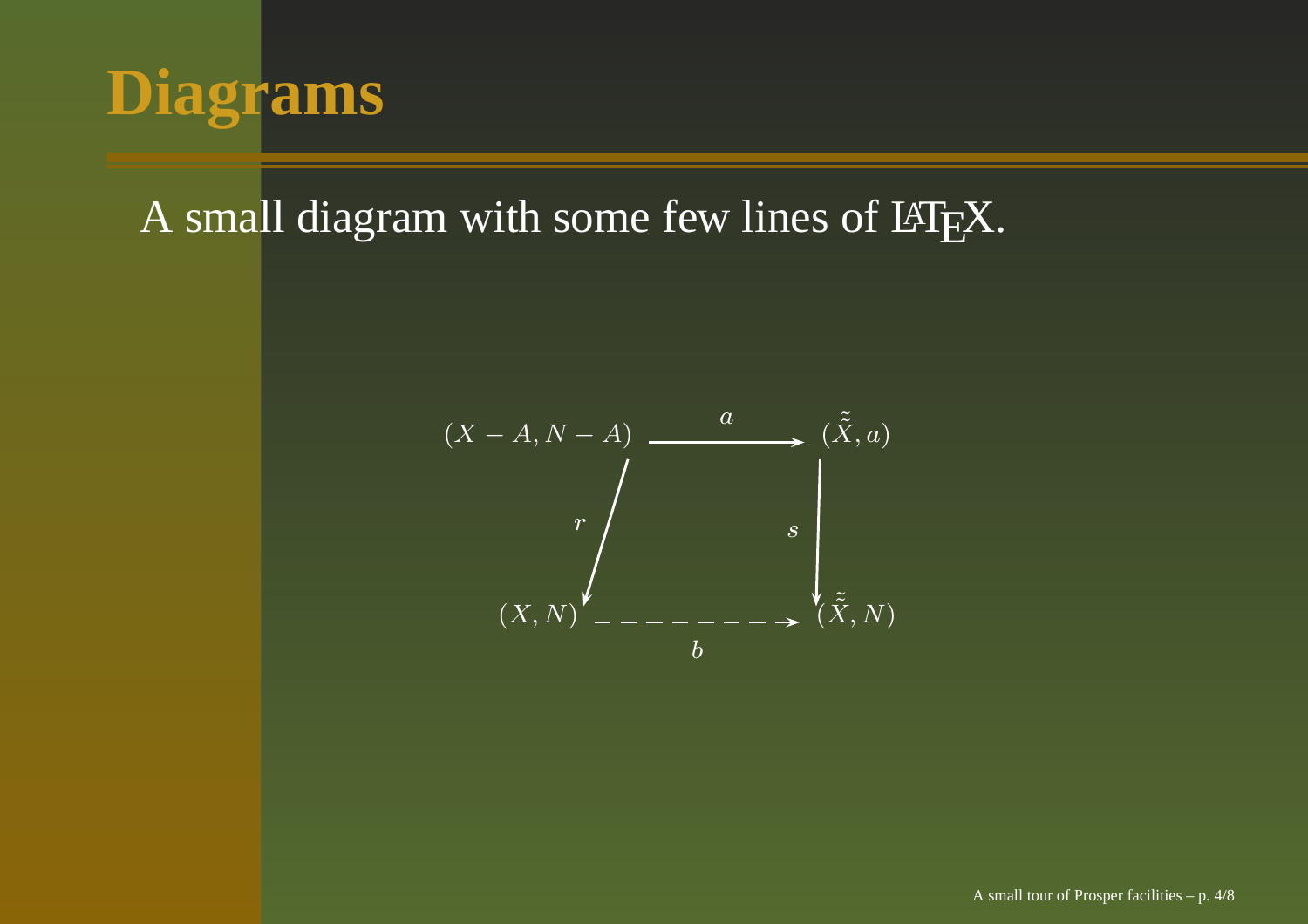# **Diagrams**

A small diagram with some few lines of  $\mathbb{F}^1_{\rm E}$ X. Since the diagram and the text are at the same level, there is no difficulty to add some link from one to another.

$$
(X - A, N - A)
$$
\n
$$
r
$$
\n
$$
(X, N)
$$
\n
$$
- - - - - - \sum_{b} \left(\tilde{\tilde{X}}, a\right)
$$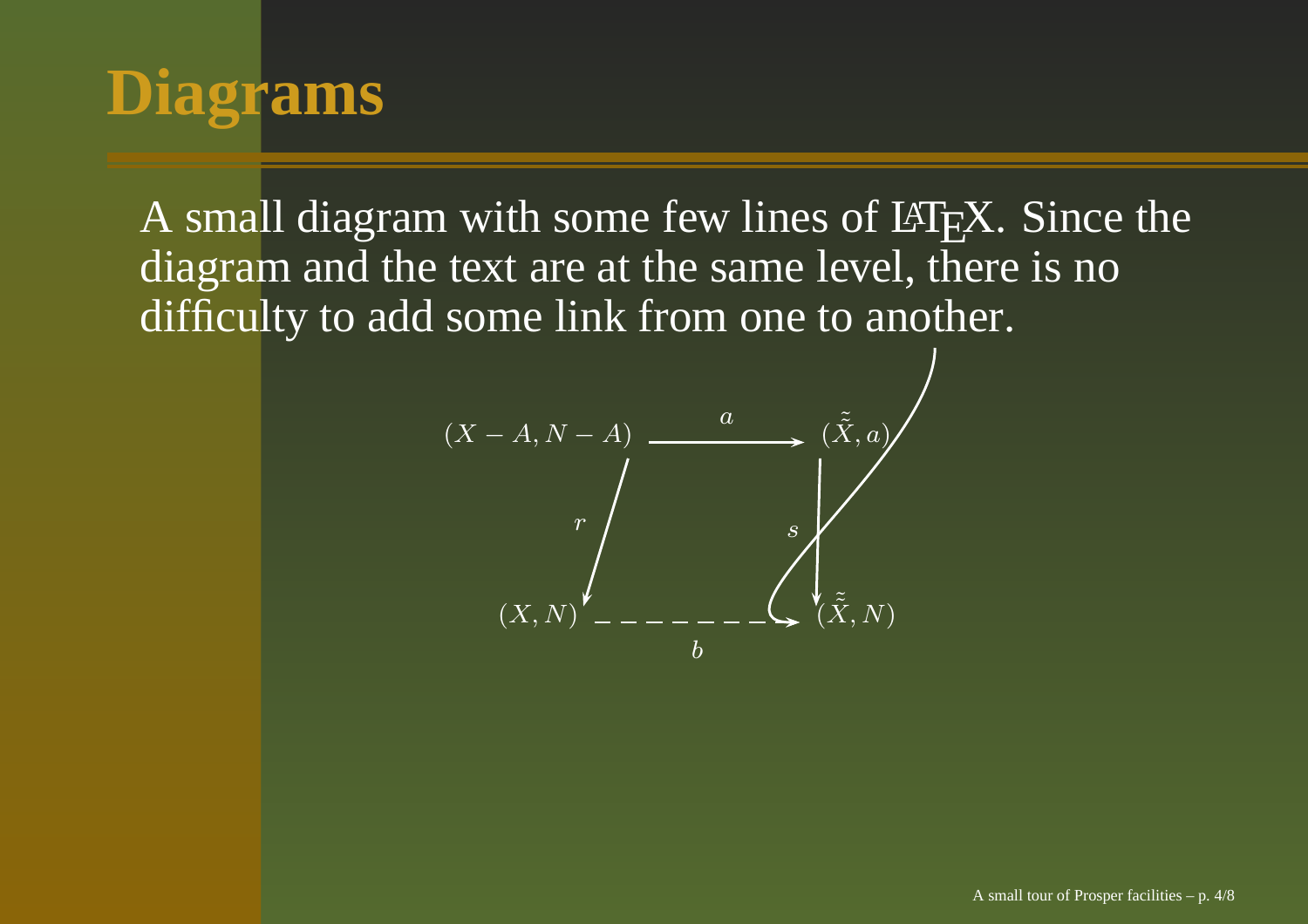# **A small** *clipping* **effect**

Any practical use for this?

 $\Box$  in etait pas une petite gare de province,  $\Box$ mais une porte dérobée. Elle donnais en apparence sur la campagne. Sc l'œil d'un contrôleur paisible on g nait une route blanche sans mys<sup>\*</sup> ruisseau, des églantines. Le chef de la chef de la chef de la chef de la chef de la chef de la chef de la chef<br>Le chef de la chef de la chef de la chef de la chef de la chef de la chef de la chef de la chef de la chef de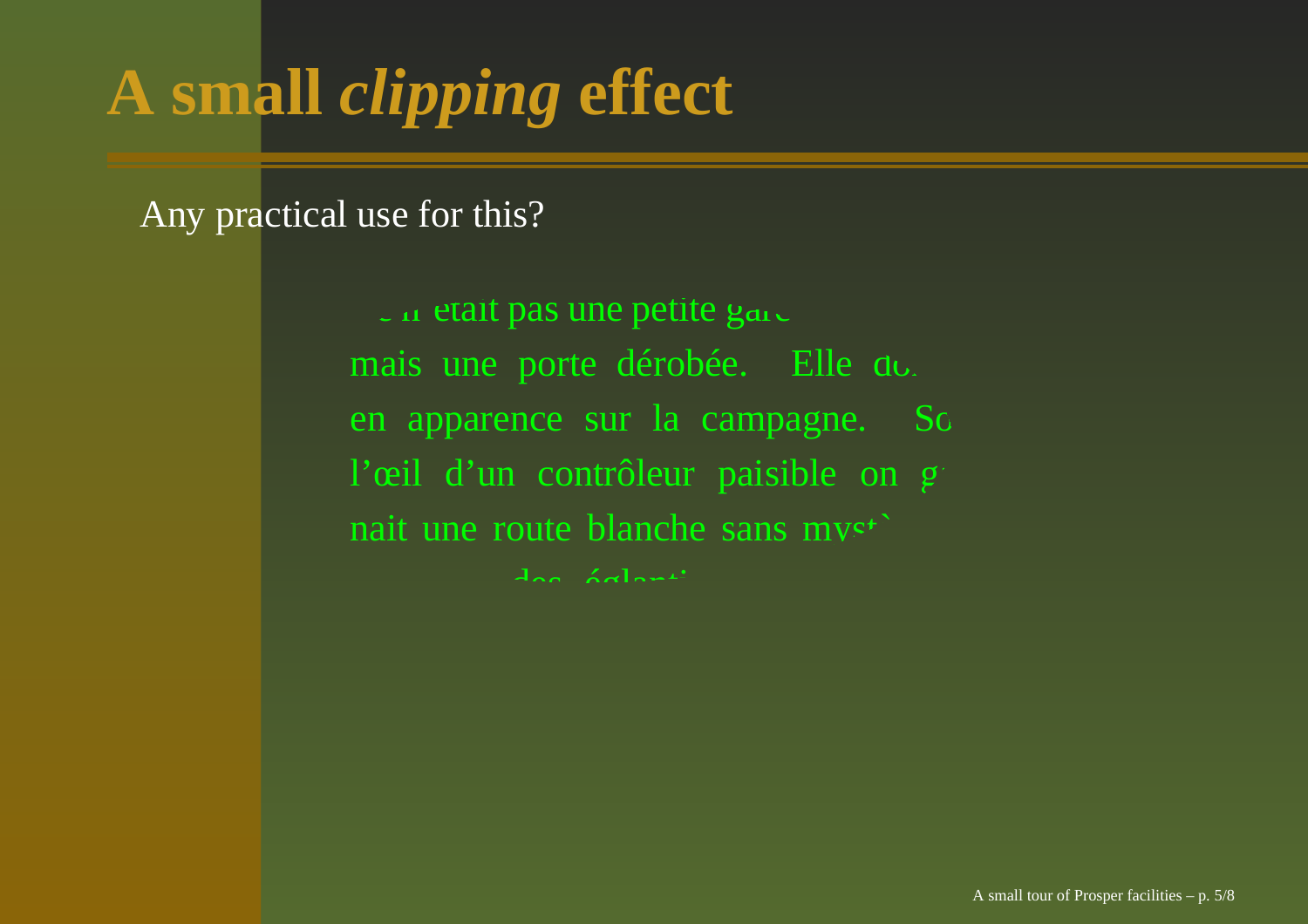# **A small** *clipping* **effect**

Any practical use for this?

 $\Box$  in etait pas une petite gare de province,  $\Box$ mais une porte dérobée. Elle donnais en apparence sur la campagne. Sc l'œil d'un contrôleur paisible on g nait une route blanche sans mys<sup>\*</sup>  $\sigma_{\rm Mp}$  solg $\alpha_{\rm Mp}$ And pullo Aueuros E effects. 9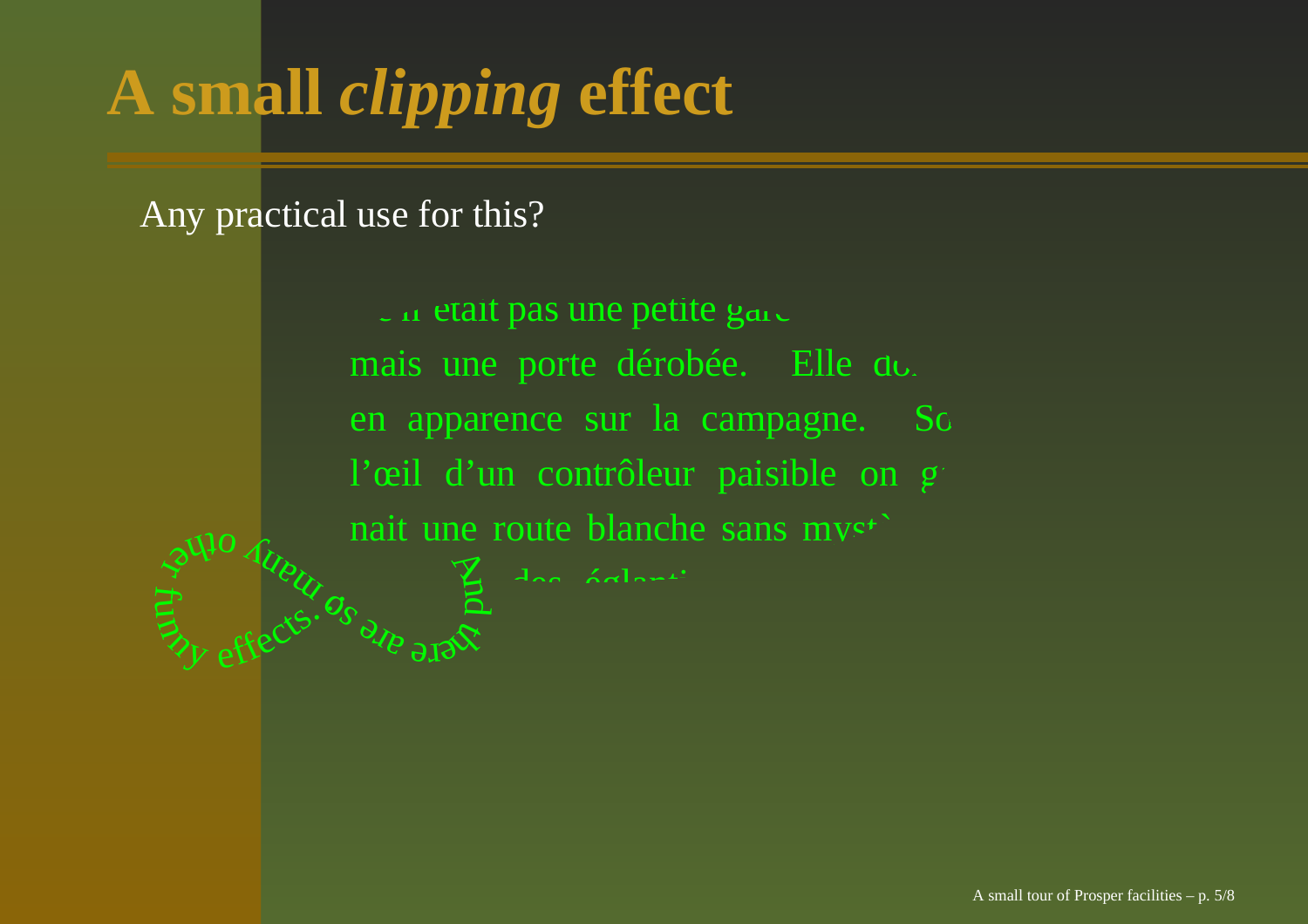### **Householder formula**

The Householder formula below lets you compute  $f^{-1}(x)$  for an arbitrary f.

$$
x_{k+1} \mapsto \Phi_n(x_k) = x_k + (n-1) \frac{\left(\frac{1}{f(x_k)}\right)^{n-2}}{\left(\frac{1}{f(x_k)}\right)^{n-1}} + f(x_k)^{n+1} \psi \tag{1}
$$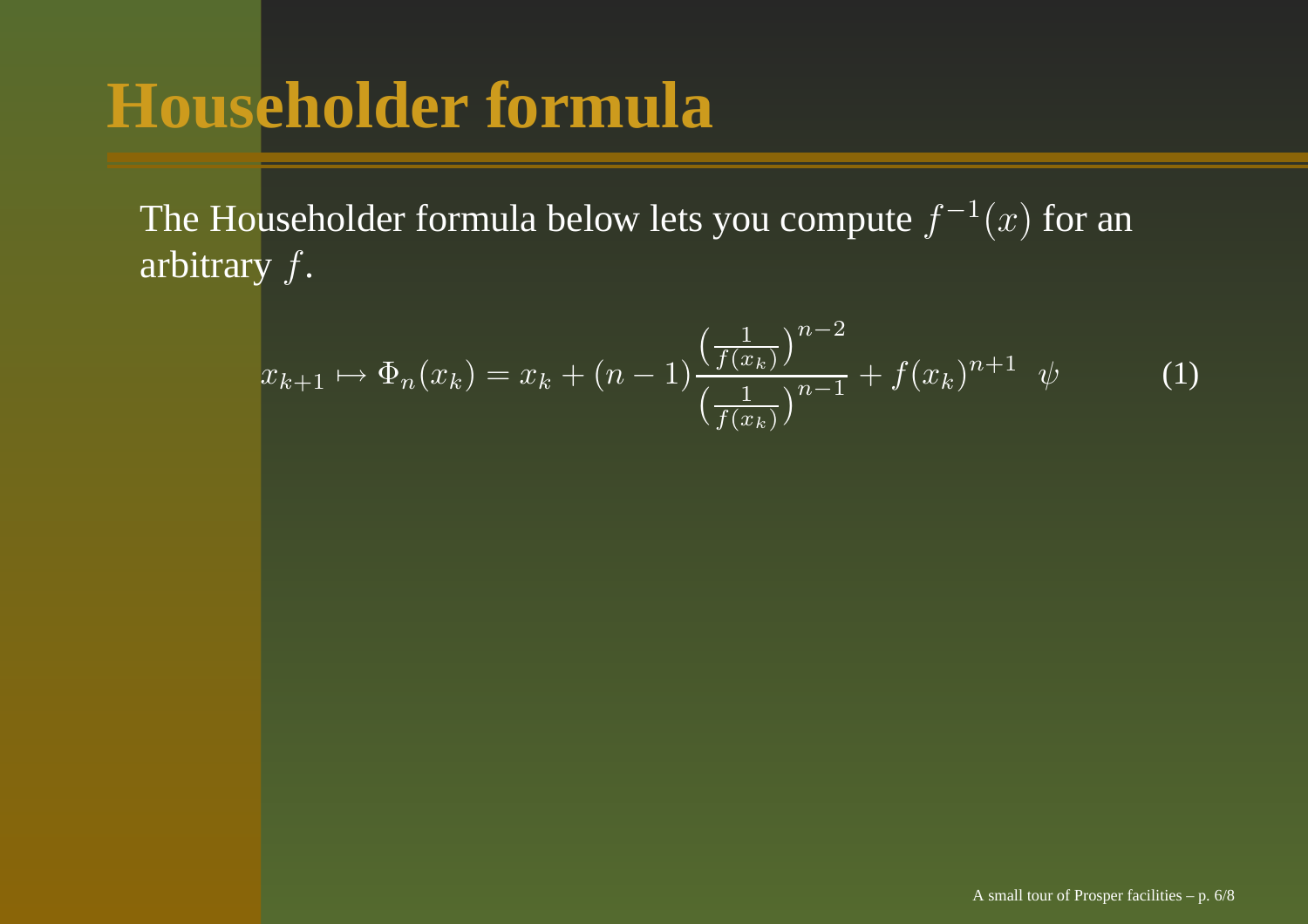### **Householder formula**

The Householder formula below lets you compute  $f^{-1}(x)$  for an arbitrary f.

$$
x_{k+1} \mapsto \Phi_n(x_k) = x_k + (n-1) \frac{\left(\frac{1}{f(x_k)}\right)^{n-2}}{\left(\frac{1}{f(x_k)}\right)^{n-1}} + f(x_k)^{n+1} \psi \tag{1}
$$

where  $n \geq 2$  and  $\psi$  is an arbitrary function.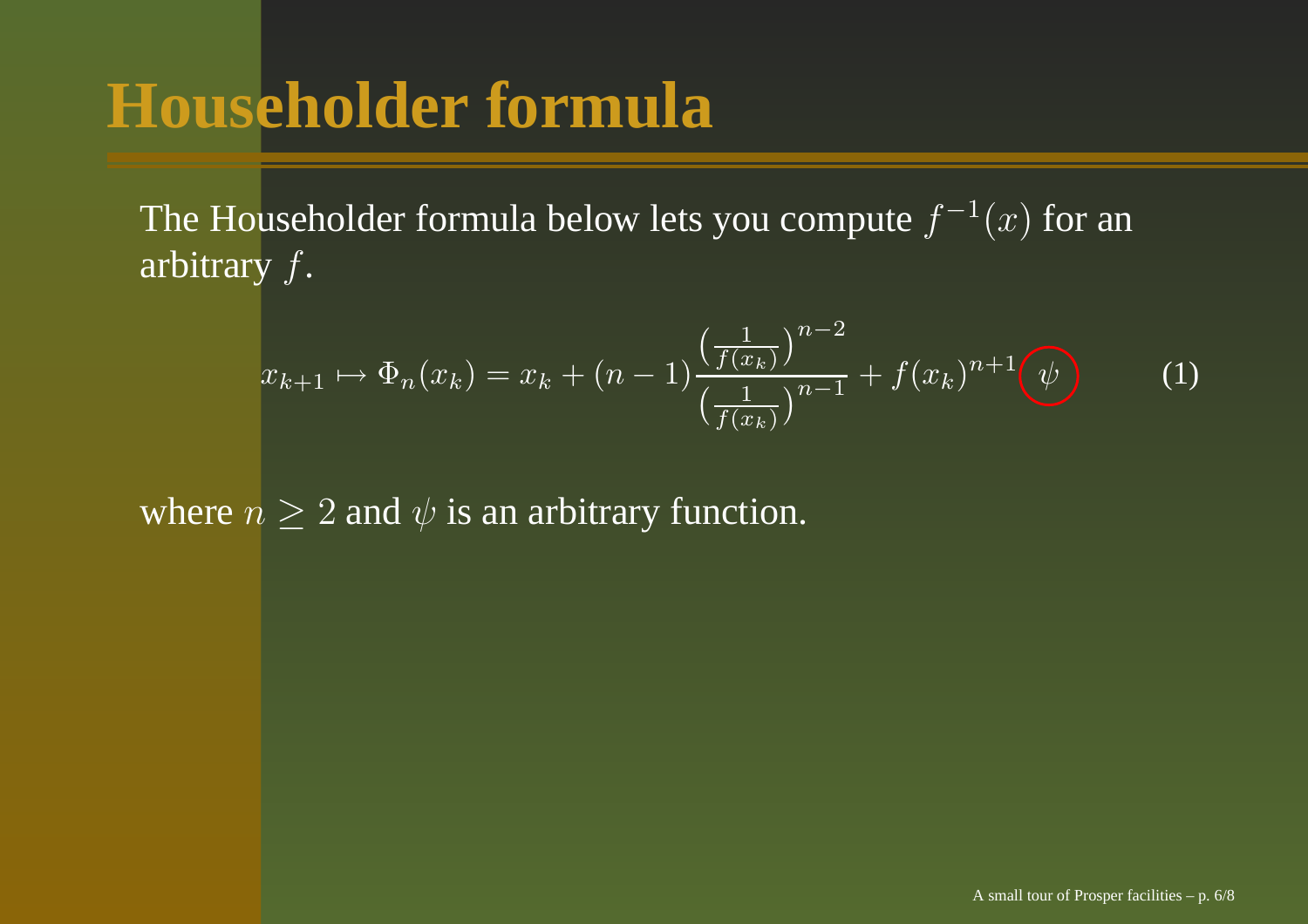### **Householder formula**

The Householder formula below lets you compute  $f^{-1}(x)$  for an arbitrary f.

$$
x_{k+1} \mapsto \Phi_n(x_k) = x_k + (n-1) \frac{\left(\frac{1}{f(x_k)}\right)^{n-2}}{\left(\frac{1}{f(x_k)}\right)^{n-1}} + f(x_k)^{n+1} \psi \tag{1}
$$

where  $n \geq 2$  and  $\psi$  is an arbitrary function.

<span id="page-15-0"></span>Form[ula](#page-15-0) (1) gives an iteration of order *n* converging towards  $x_*$  such that:  $f(x_*)=0.$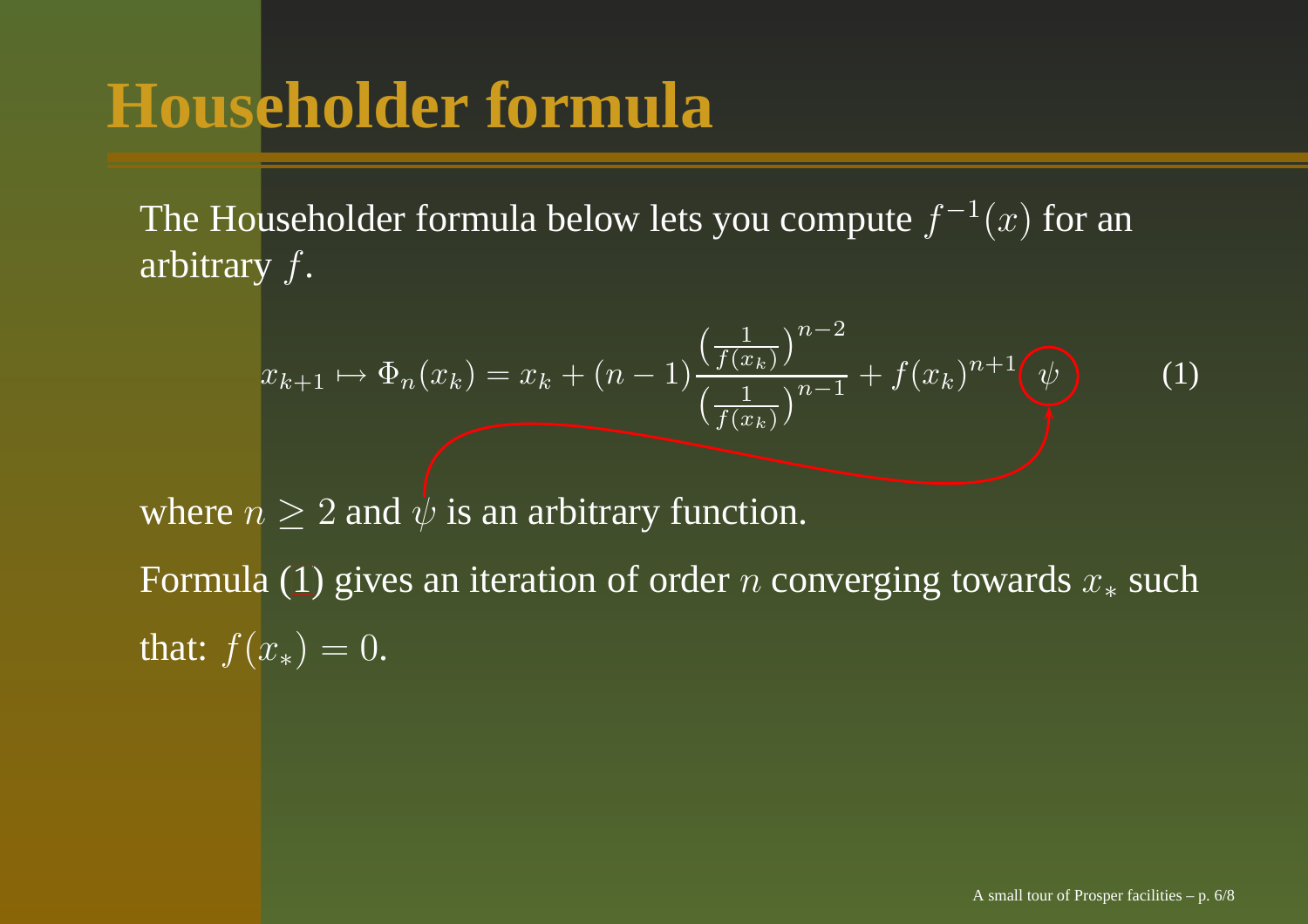### **Overlaps of colors**

Intersection of sets. First the yellow one. . .

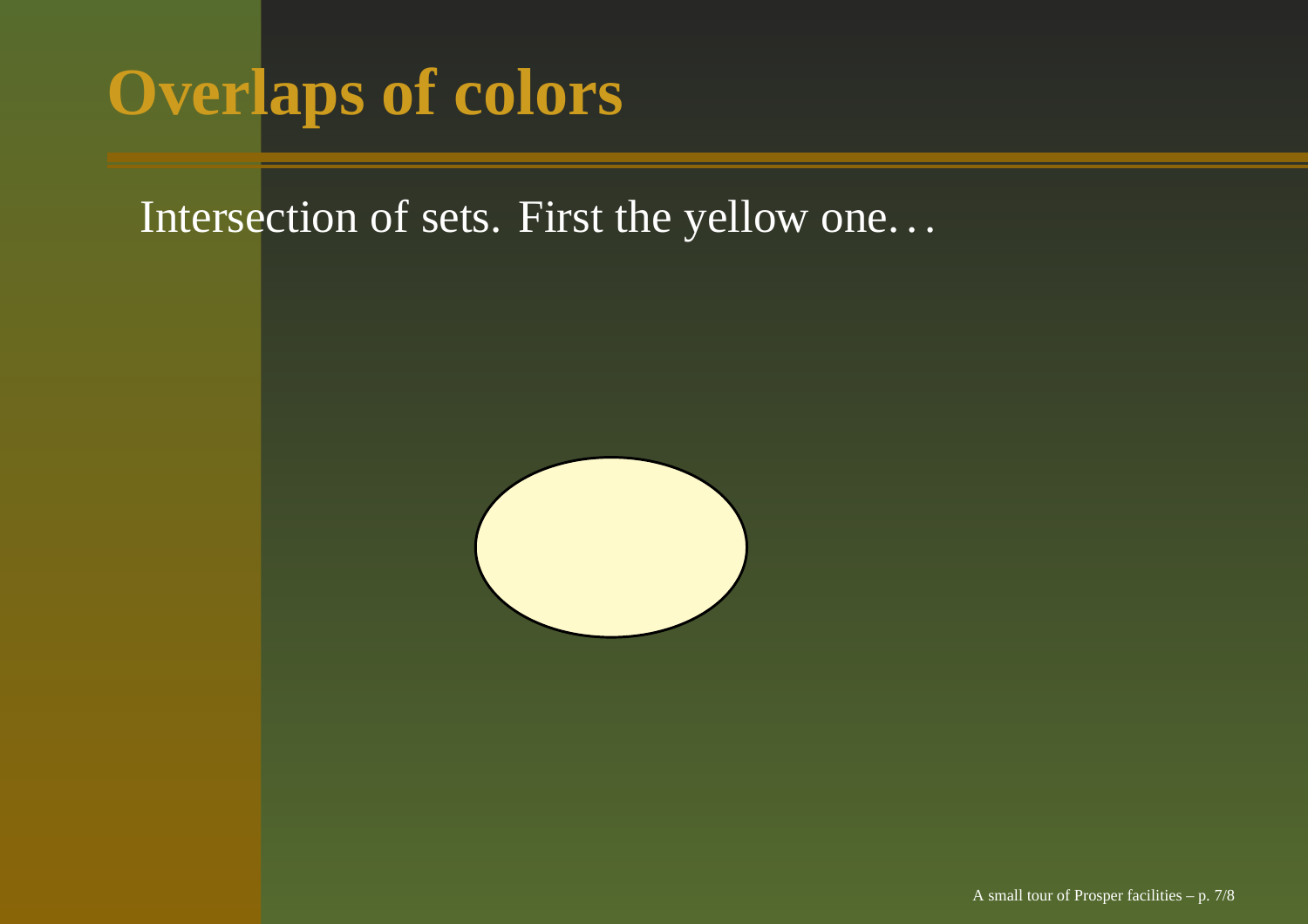## **Overlaps of colors**

Intersection of sets. First the yellow one. . .Then the blue one.Remember how to do that with MS PowerPoint?